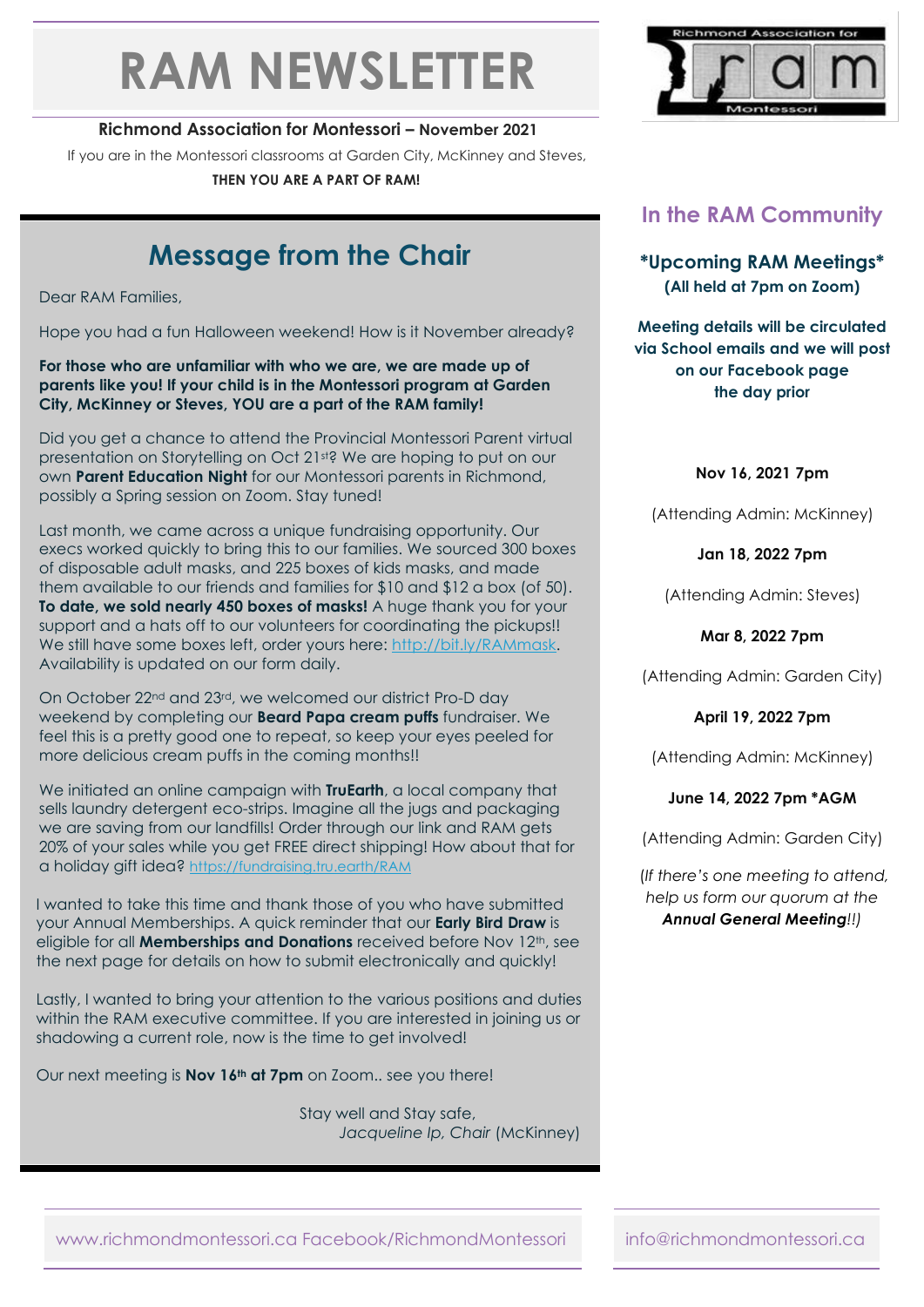# **PARENTS, what can YOU do to help?**

## **1. Help us raise funds for our classrooms.**

Since our primary fundraising source is donations from our families, we need your help! Funds go directly into the Montessori classrooms and program. We are required to maintain annual memberships (\$75) to facilitate voting on our budget and activities. While there are no minimum required amounts, every donation of \$200 or more will include your annual membership and a tax receipt for the full amount!

# **Now we have 3 WAYS to PAY!**

 **1.** *[EMAIL TRANSFER](https://bit.ly/3Ce6Ng8)***: fill out our google form and send E-transfer via your bank; 2.** *[CREDIT CARD PAYMENT](https://bit.ly/2XnhkXm)***: send in your details via Eventbrite; or 3.** *CHEQUE***: print our form, and send with your cheque to your School Office.**

# **2. Join us at our meetings and stay engaged.**

Our meetings are generally held every other month, rotating between the three schools (hosted by the school's administrator). This year's meetings will take place Tuesday evenings at 7pm via Zoom. Visit our website and Facebook events for more updates!

# **3. Questions, comments, suggestions, or ideas?**

We welcome your ideas, suggestions and feedback. Consider helping us with idea implementation! Email us at info@richmondmontesori.ca or contact us on our Facebook page. We'd love to hear from you!

# **Current / Upcoming Fundraisers**

**PARENTS, what can YO please let us know! Here are our active / scheduled campaigns: If you have other Fundraising ideas that may benefit RAM,** 

# *l* **<b>a** *l* **<b>***define / Ongoing Campaigns:*

**TruEarth** – Eco-Friendly laundry detergent in a strip format? Free direct shipping to you, 20% of our sales will go to RAM, be sure to shop using our link!<https://fundraising.tru.earth/RAM>

**FlipGive** – Our campaign runs all year long, click through to get to your shopping needs, you can also get e-Gift cards! <https://scotiabankhockeyclub.flipgive.com/f/1172093> Download the app, and join our team with code: **YQDJ7F**

**Mabel's Labels** – Select "**Support a Fundraiser**". Type in "Richmond Association for Montessori". RAM earns 20% of sales and shipping is always free[! https://mabelslabels.ca/en\\_CA/fundraising/support/](https://mabelslabels.ca/en_CA/fundraising/support/)

## **Upcoming Campaigns:**

**Damien's Waffle Fundraiser** – Another one back by popular demand, we have pre-booked this fundraiser for Spring 2022. Stay tuned for March!!





## **2021-2022 RAM Execs**

**Chair:** Jacqueline Ip (M)

**Treasurer:** Daphne Yen (S)

**Secretary:** Aliaa Elkhashab (S)

**Social Media / Webmaster:** Sonja Starke (GC), Lydia Liu (S)

**Fundraising:** Lydia Liu (S), Winnie Ng (S)

**Steves RAM/PAC Liase:** Justine Ross / Lisa Galbraith (S)

**McKinney RAM/PAC Liase:** Ivy Ho (M)

**Garden City RAM/PAC Liase:** Sonja Starke (GC)

**Members at Large:** Rika Motohashi (S), Doris Lin (S), Fiona Yuen (S), Ivy Ho (M)

> *ALL MEMBERSHIP AND CASH DRIVE FORMS RECEIVED BY FRIDAY, NOV 12 2021 WILL BE ENTERED INTO A PRIZE DRAW FOR A \$50 GIFT CERTIFICATE!!*



 $\overline{\phantom{a}}$